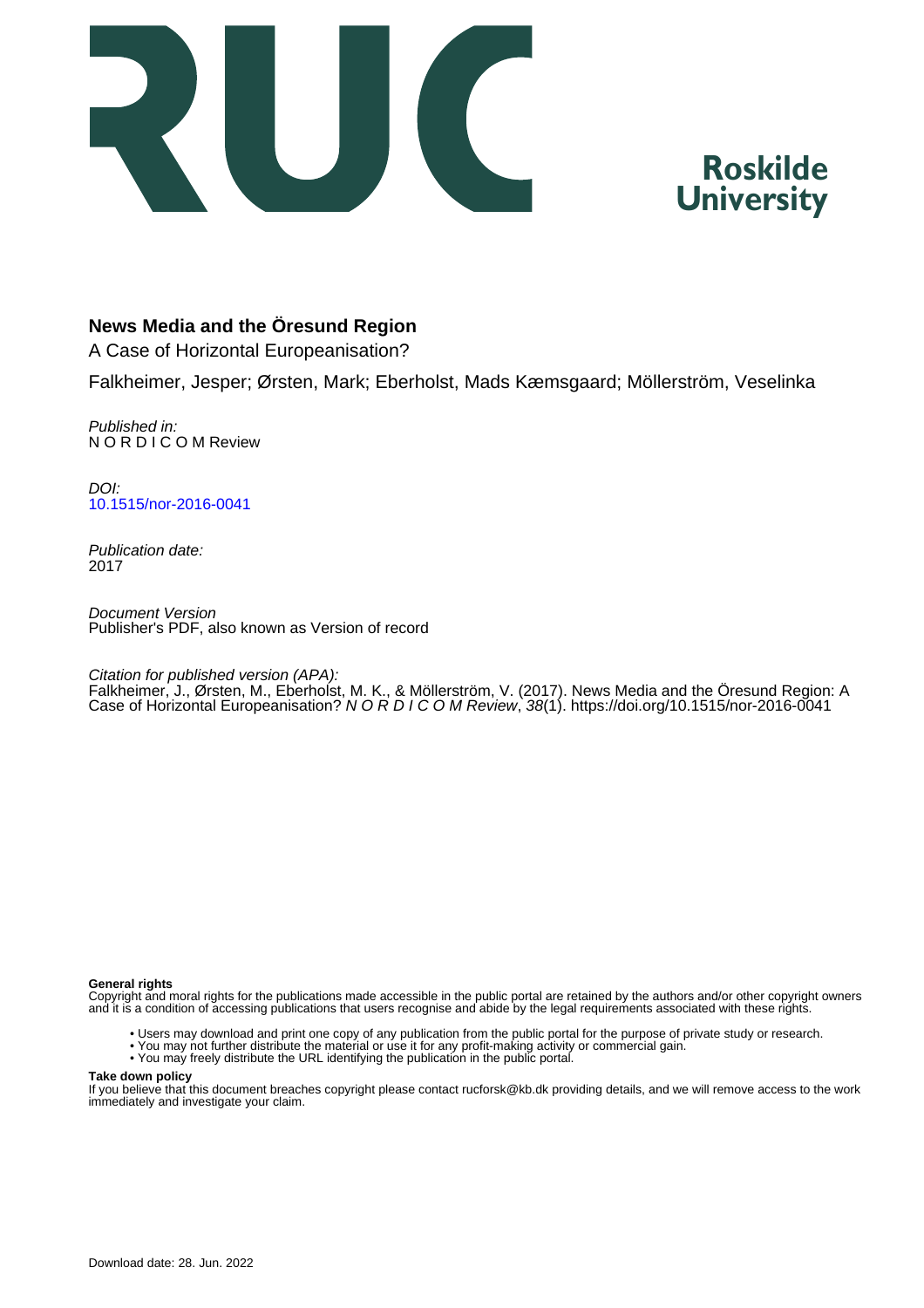**DE GRUYTER** OPEN

 $\frac{DE}{G}$ 

# News Media and the Öresund Region *A Case of Horizontal Europeanisation?*

# Jesper Falkheimer, Mark Blach-Ørsten, Mads Kæmsgaard Eberholst & Veselinka Möllerström

#### **Abstract**

This article presents a first attempt to investigate the news content and news routines of Danish and Swedish news media covering the Öresund region. From a theoretical perspective, the Öresund region can be considered a possible best-case example of what is categorised as horizontal Europeanisation, in other words, of the potential for increased communication linkages in news media content among European Union (EU) member states. We investigate this topic by analysing news content published by selected media outlets from 2002 to 2012 and by interviewing Danish and Swedish journalists who cover the region. We find that most news content does not mention the Öresund region, and that one reason for this lack might be that neither Danish nor Swedish reporters consider the region to be newsworthy.

**Keywords:** news media, horizontal Europeanisation, Öresund, Denmark, Sweden, journalism

## **Introduction**

When the Öresund Bridge was inaugurated in 2000, it physically connected Denmark and Sweden, nations that had been separated since Denmark was invaded from southern Sweden in 1658. Historically, periods after 1658 have seen Danish-Swedish co-operation. An early example is the *Scandinavism* movement partly organized by university students in Lund, Sweden, and Copenhagen, Denmark, which increased transnational co-operation between the countries (and Norway) during the mid-1800s. During the 1960s, talk of a futuristic vision of a Danish-Swedish region called Örestad arose in political and corporate spheres but faded when economic recession hit during the 1970s. In the 1990s, the political and economic discourse on transnational regions in Europe grew stronger again. Today, Öresund is recognised as a cross-border region in the European Union (EU) and has 3.8 million inhabitants and strong business clusters in, for example, information and communications technology (ICT), medical technology and tourism. The Öresund region is an important part to the Swedish and Danish economies and contributes 26 per cent of the two nation's GDP. The region has 14 universities and higher education institutions, some of which are highly ranked globally<sup>1</sup>.

Falkheimer, Jesper; Blach-Ørsten, Mark; Eberholst, Mads Kæmsgaard & Möllerström, Veselinka (2017). News Media and the Öresund Region. A Case of Horizontal Europeanisation? *Nordicom Review* 38(1): 1-15. doi:10.1515/nor-2016-0041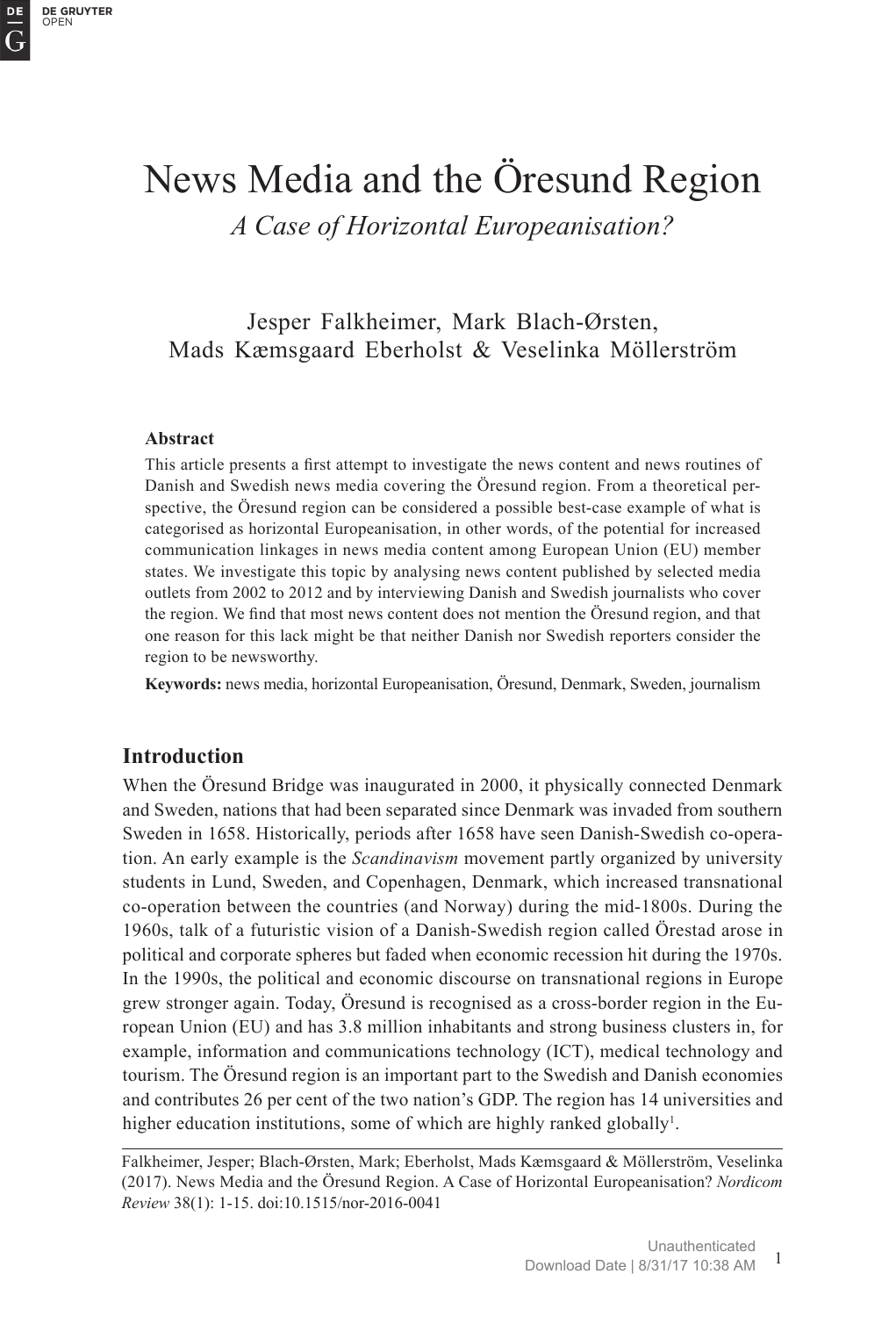The main argument behind investing in a bridge was, as in the 1960s, economic growth (Falkheimer 2004). The connection between Denmark and Sweden was expected to lead to increased economic prosperity due to improved logistical mobility and synergies resulting from new corporate collaborations. A second main argument was cultural identity. Several actors and institutions strongly believed that the physical connection would lead to the development of a transnational identity and common Danish-Swedish public sphere.

Around 2000, various media and communication projects concerning Öresund were underway. EU-Interreg sponsored a collaborative project between Danish and Swedish public-service television news actors. The Danish newspaper *Berlingske Tidende* and the Swedish *Sydsvenskan* briefly ran a common supplement. Since 2000, the Öresund Committee has branded the region as 'Öresund: The Human Capital', created a branding organisation (Öresund Identity Network) and launched various promotional activities. The branding organisation, however, was dismantled after some years primarily as the brand strategy achieved only weak effects. The Öresund identity had been 'artificially created by a group of politicians and [did] not reflect the feeling the majority of the inhabitants have: most feel still Danes and Swedish in the first place rather than residents from the Euro region of the Öresund (Hospers 2006:1028). Almost all forms of co-operation between the Danish and Swedish news media were also put on hold indefinitely.

Today, the mobility between Denmark and Sweden has increased greatly<sup>2</sup>, but cultural integration and the creation of a common public sphere have not advanced as far (Hall 2008, Löfgren 2008). This article thus picks up where the most recent studies have left off. We analyse 2002-2012 news coverage of the region in Danish and Swedish newspapers to see if a more common mediated public sphere emerged during the same time that mobility between Denmark and Sweden increased. We also interview journalists working for Danish and Swedish newspapers about how they cover the region and what obstacles and challenges they face in doing so.

## **Transnational regions and the news media**

According to much theorising on the successful development of transnational regions, the news media play highly important roles in creating and making sense of place and space (Lamour & Lorentz 2016, Jansson & Falkheimer 2006). The development of nationalism and the modern nation-state as an imagined community have been connected to the growth of print media in Europe (Andersen 2003), while the emergence of the globalised imagined community has been connected to international television news (Hannerz 1996) and the rise of the Internet.

The media also feature prominently in the few studies on the Öresund region. Both Falkheimer (2004) and Stöber (2004) assume that the news media play important roles in the development of a well-functioning region. In Stöber's (2004) view, journalists working in the news media are part of the critical infrastructure that 'implements ideas of culture and solidifies ways of life by producing images by which we define our place in the world' (113). Other key actors in this critical infrastructure include politicians, academics and regional leaders. The news media in Denmark and Sweden contribute to the development of the Öresund region by constructing a mediatised image of the region which helps inhabitants better imagine their new shared community, in line with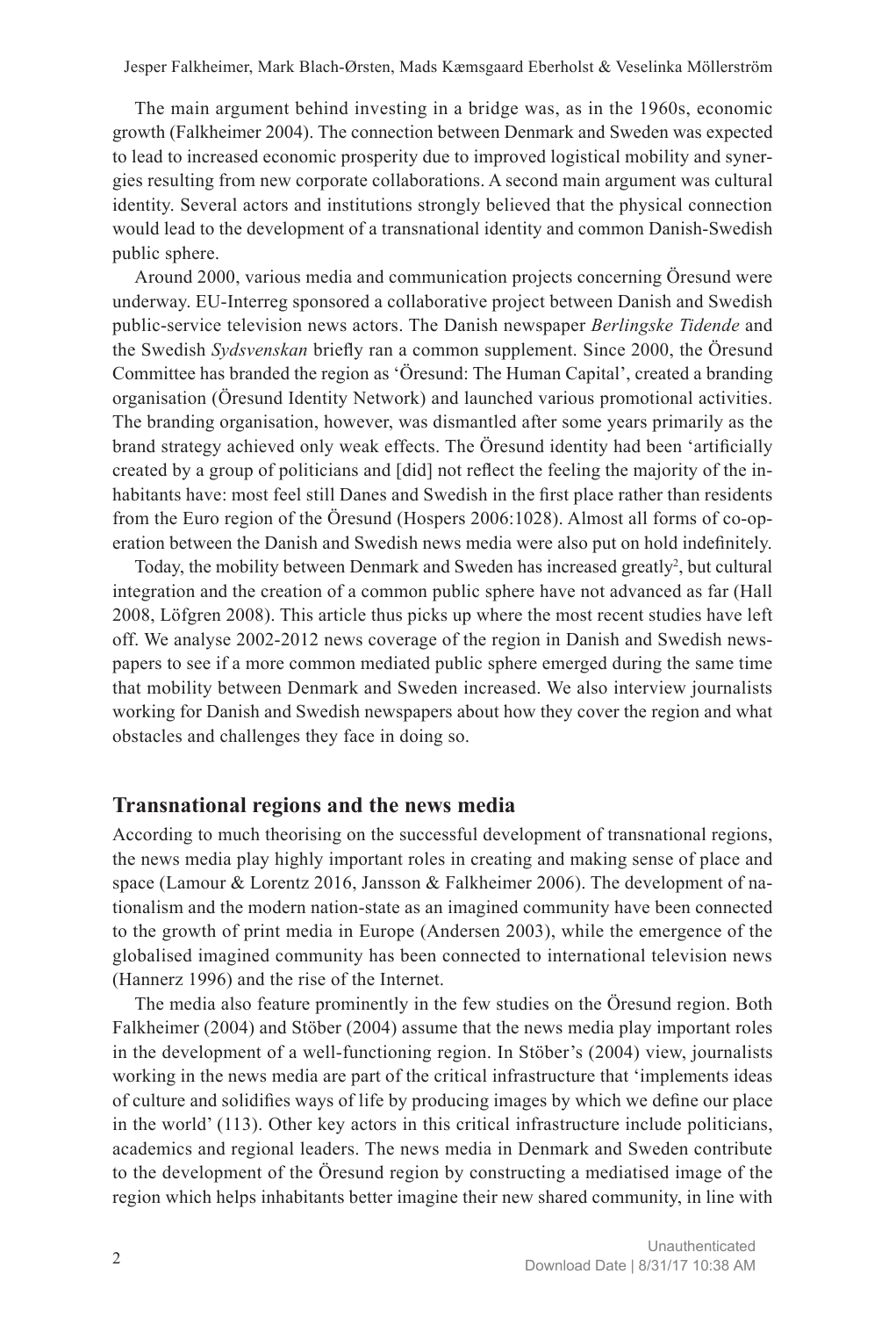the writings of Benedict Anderson (1983). However, Falkheimer (2004) also warns that the media remain very locally and nationally focused and populated with stereotypes of different national identities and so can hinder as well as aid the development of a common regional identity.

Grieves (2012) picks up the debate over the existence of a national sphere outside the nation-state in a study on news coverage in the Sar-Lor-Lux region of Central Europe. Grieves (2012) argues that the process of Europeanisation is shaped not only by national differences but also by regional specificities. Therefore, studies of Europeanisation should treat European regions as important units of analysis as nations.

## **Horizontal Europeanisation and transborder journalism in the Öresund region**

As is clear from these studies, the news media, along with politicians and others, may play important roles in the critical infrastructure needed to create a well-functioning region. However, the production of news and especially the different journalistic cultures in various countries might also hinder building of a region. In analysing the news media's coverage of the Öresund region, clear parallels can be drawn with the general discussion on the Europeanisation of the news media, in other words, the news media's role in coverage of the EU. Studies on Europeanisation sometimes differentiate between different kinds of Europeanisation. Koopmans and Erbe (2004), Brüggermann and Köningslöw (2009) and Kandyla and de Vreese (2011) identify: *vertical Europeanisation* and *horizontal Europeanisation.* Vertical Europeanisation can be defined as increased communicative linkages in news media content between the national level (often the national Parliament and national politicians) and the European level (Brussels and EU institutions and actors). Horizontal Europeanisation can be defined as increased communicative linkages in news media content between EU member states. Koopmans and Erbe (2004) further distinguish between weak and strong horizontal Europeanisation. In weak horizontal Europeanisation, national news media focus on 'what happens within the national political spaces of other member states', whereas, in strong horizontal Europeanisation, they create 'direct communicative linkages between two member states political spaces' (Koopmans & Erbe 2004, p. 104).

So far, studies on Europeanisation in the Danish and Swedish news media have mostly focused on vertical Europeanisation (Palm 1996, Ørsten 2004, Tjernström 2008). Fewer studies have considered horizontal Europeanisation, and those have found only examples of weak horizontal Europeanisation in news media content. Most studies on horizontal Europeanisation have analysed only media content, not the journalistic practices producing the content. Grieves (2012), though, links the question of the horizontal Europeanisation of media content to a specific journalism practice he terms *transborder journalism*. Transborder journalism emphasises the horizontal regional connections across borders and is manifested on the ground first and foremost in the daily practices of journalists performing it (Grieves 2012.) Grieves (2012) notes that, although journalists might share many news values, news routines and cultures can vary significantly even between nations in close proximity.

Both Denmark and Sweden are placed in the democratic corporatist media system in the media systems analysis by Hallin and Mancini (2004). As Nordic welfare states,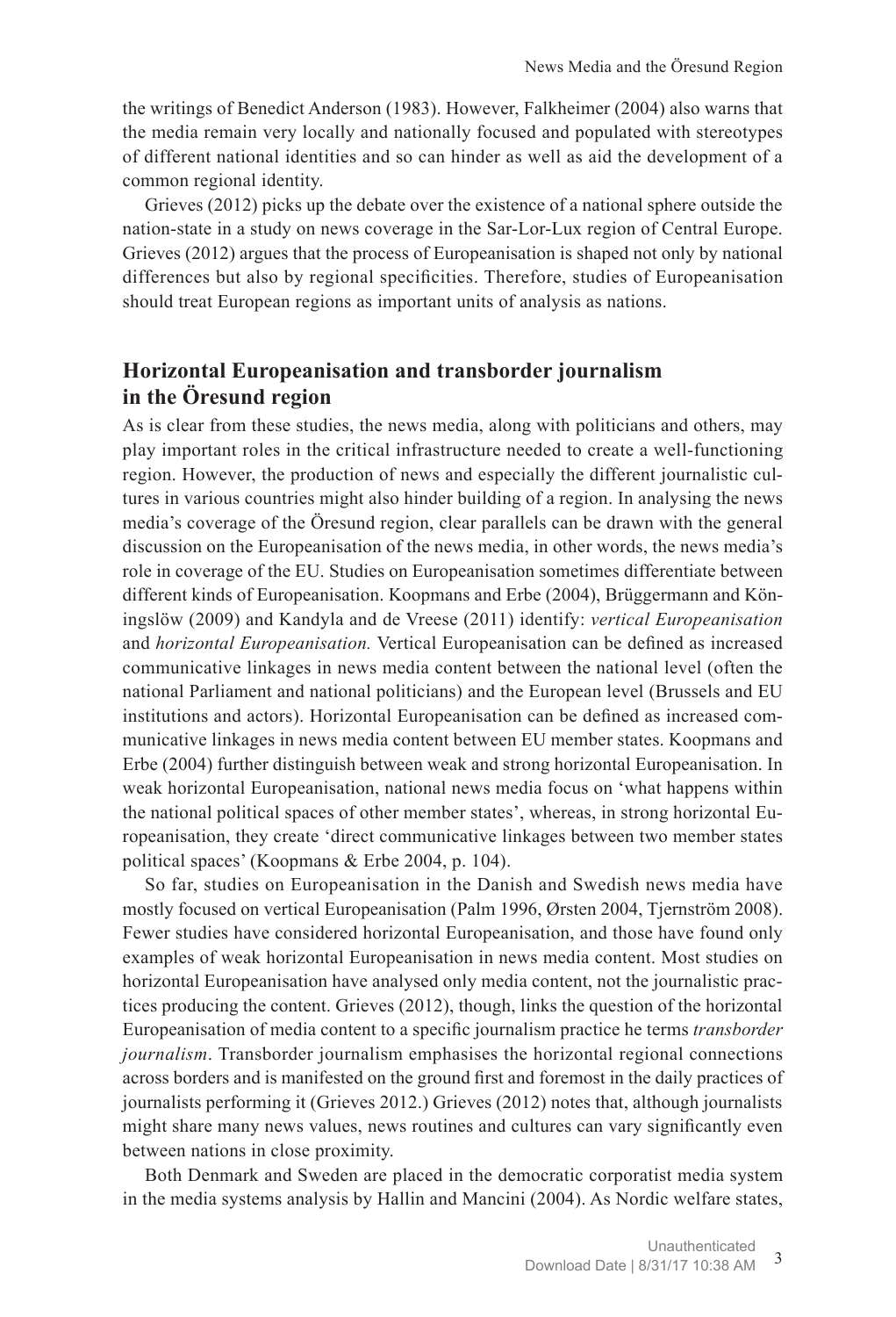the countries share similar political systems, and their media systems are characterised by the early development of printed press, high degree of journalistic professionalism and clear focus on public-service news media (radio and television). Even though the countries' media and political systems are similar in many ways and more or less fulfil Hallin and Mancini's (2004) definition of the democratic corporatist media system, room for differences within the Nordic countries remains, as Falkheimer (2004) notes. One difference between the Danish and Swedish media system arises in journalistic culture. Grieves (2012) quotes Hanitzsch's definition of journalistic culture: *'Journalism culture becomes manifest in the way journalists act and think; it can be defined as a particular set of ideas and practices by which journalists, consciously and unconsciously legitimate their role in society and render their work meaningful to themselves and others'.* According to Greives (2012), the practices of transborder journalism are not fixed but are constantly evolving on the ground, shaped not by a plan or policy but by how a specific journalistic culture is interpreted by individual journalists and their media organisations on a daily basis.

## **The study: research questions and research design**

Euroregions like Öresund can, according to the research mentioned, be considered a possible best-case example of horizontal Europeanisation. This leads to the first research question on horizontal Europeanisation:

**RQ 1:** From 2002 to 2012, did coverage of actors or events in the other country increase in Danish and Swedish newspapers?

Although much of the critical infrastructure needed to support the successful development of a region is in place in the Öresund region, studies remind us that different journalistic cultures present a huge challenge to any kind of Europeanisation. This leads to the second research question concerning journalistic culture:

**RQ 2:** How do Danish and Swedish journalists think and act in regards to covering the Öresund region?

## *Research design*

Content analysis was applied to 1396 articles from 2002 to 2012 from nine Danish and Swedish newspapers initially identified as the media covering the Öresund region. We sampled one week in November each year: the 46<sup>th</sup> week of the year. Methodologically, this research design was inspired by Lund (2001) and Lund, Willig and Blach-Ørsten  $(2009)$ , who analysed Danish news content in the  $46<sup>th</sup>$  week of the year in 1999, 2008 and 2012.

The analysed media are somewhat comparable. *Metro Skåne* (Sweden) is equivalent to *MetroXpress* (Denmark); both are free newspapers widely distributed to morning traffic and on public transport. *Helsingørs Dagblad* (Denmark) and *Frederiksborg Amtsavis* (Denmark) are local newspapers with a very local focus on subjects. Two Danish newspapers *Politiken* and *Berlingske* are national newspapers based in the Danish capital, whereas *Sydsvenskan* and *Kvällsposten* are Swedish regional newspapers covering southern Sweden. The articles analysed are only from the print versions, not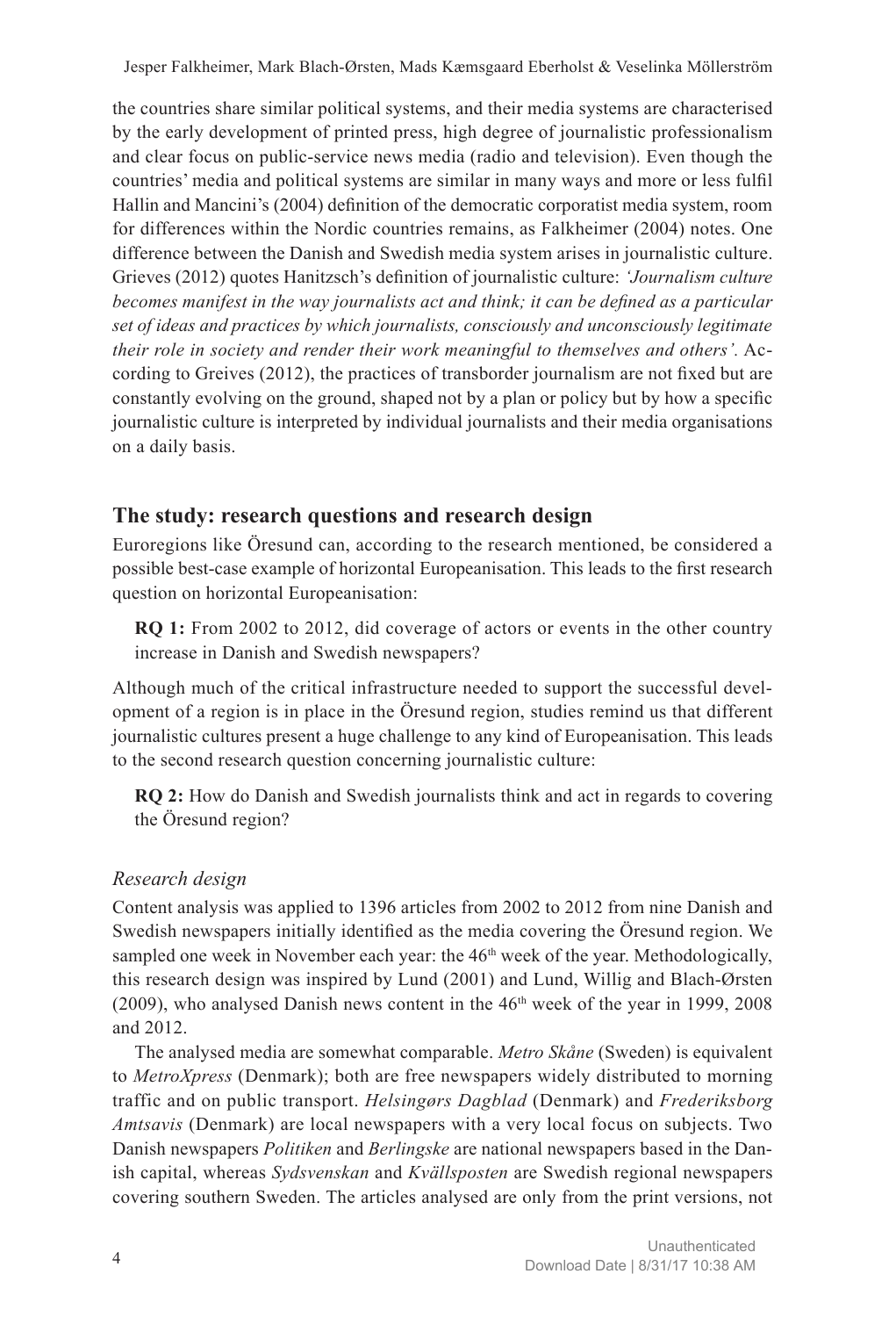the online outlets of these newspapers (even if the articles in most, if not all, cases are also published online). Focusing on print media, of course, precludes saying anything about television coverage of the Öresund region, but as Lund, Willig and Blach-Ørsten (2009) have pointed out, many stories on television stem from the newspapers.

The articles were found using various search words covering important geographical locations, cities and topics in the Öresund region in Swedish and Danish databases. Coders worked in both countries and used a common key to code the content. An intercoder-reliability test was performed on the segregated data and returned satisfying results<sup>3</sup>. The data were then compiled into one dataset which provided the basis for this analysis. The compiled data are publicly available at http://journalismdata.ruc.dk/blog/ media-research-oresund/.

To investigate journalistic culture and practices, we conducted 17 interviews with journalists and editors from the selected newspapers. The Swedish interviews were held in September 2013 and January 2014, and the Danish interviews in February 2014. Nine Danish journalists and eight Swedish journalists were interviewed. The interviewees were selected from among the authors of many of the coded articles, so they were accustomed to reporting on Öresund. In all but one case, the Swedish interviews were conducted face to face; the exception was done by phone. Four Danish interviews were conducted face to face, and five by the phone. The Swedish sample included six men, and the Danish sample five men.

## **Horizontal Europeanisation in Danish and Swedish media content**

#### *Newspapers and articles analysed*

The content coded is roughly distributed evenly between the two countries, with 695 articles from Swedish newspapers and 681 from Danish newspapers. However, there is one less newspaper included in the Swedish results. Thus, the fewer Swedish newspapers produced more articles than the Danish newspaper, indicating less interest in and coverage of the Öresund region in Danish newspapers. This implication is also supported by the interviews with editors and journalists discussed in the next section.



*Figure 1. Swedish-Danish Öresund coverage 2002-2012 (per cent)*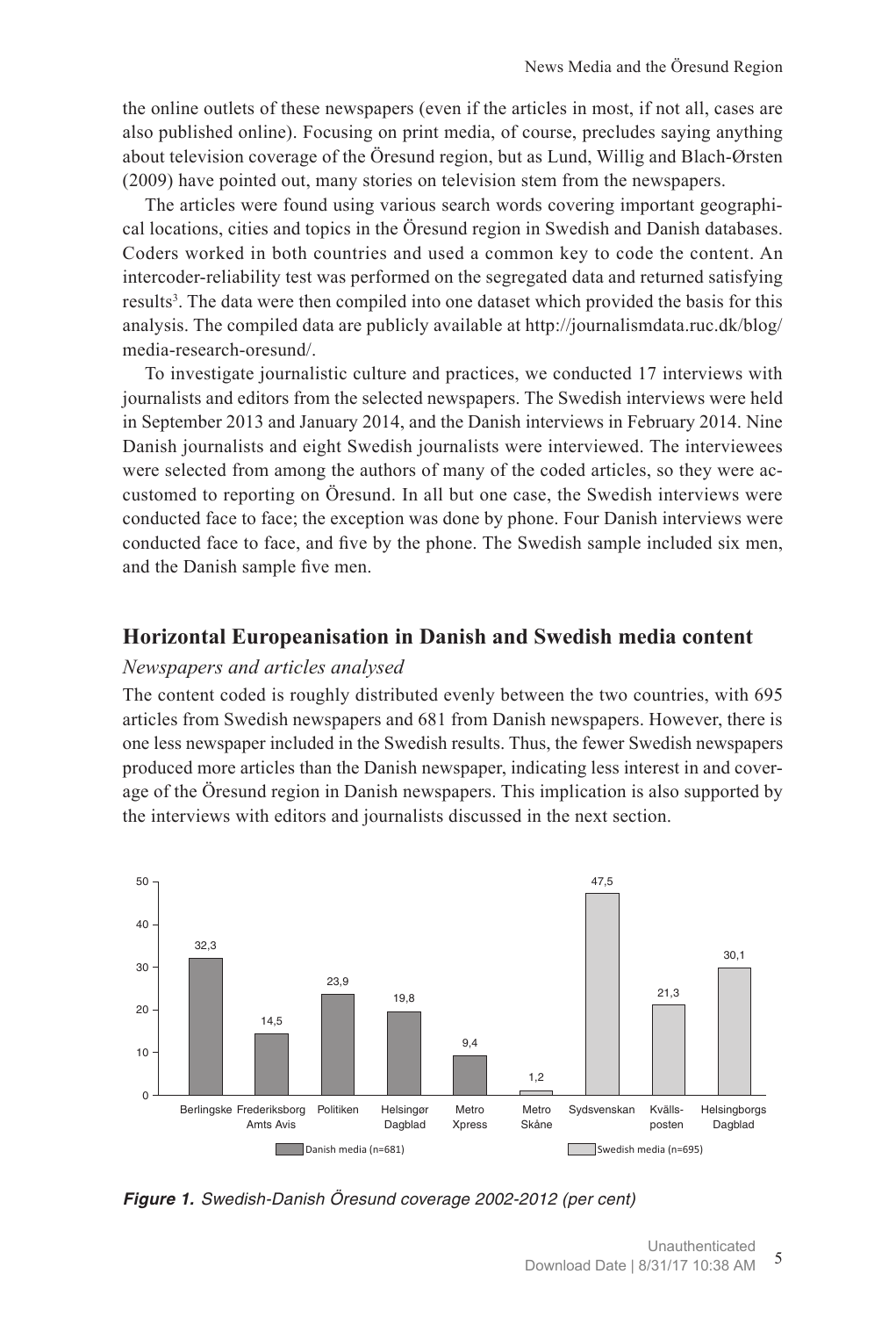The media coverage exhibits several differences. Metropolitan newspapers have the lowest coverage in both countries. This result is unexpected because these free newspapers are distributed to commuters, including travellers between Sweden and Denmark. In Sweden, *Sydsvenskan* has the most coverage by a large margin, while in Denmark, *Berlingske* and *Politiken*, the two national newspapers, rank first and second, respectively. Attention from local newspapers in both countries is quite sparse, with *Helsingør Dagblad* and *Frederiksborg Amtsavis* placing in the lower tier in Denmark. However, the Swedish *Helsingborgs Dagblad* ranks second. In the period analysed, there is a clear tendency towards writing fewer articles on Öresund-related subjects, as seen in Figure 2, but at the same time, the length of articles has increased according to the analysis.



*Figure 2. Coverage of Swedish-Danish news: Trends in articles 2002-2012*

This decline in the production of articles with transborder themes could simply be due to budgetary constraints and a general decline in the media industry, but it could also result from the disappearance of financial support for this type of reporting, like support for the earlier EU project.

## *Topics reported*

Overall, the analysed articles centre on crime and culture. As indicated in Figure 3, the reporting from both countries is rather similar, but there are small differences. Denmark reports more on consumption issues, as well as education, research, the environment, health, infrastructure, transport and labour market issues. Sweden reports more on classic hard news topics, such as the economy, elections and integration politics. There, unfortunately, are not sufficient data to elaborate on these differences.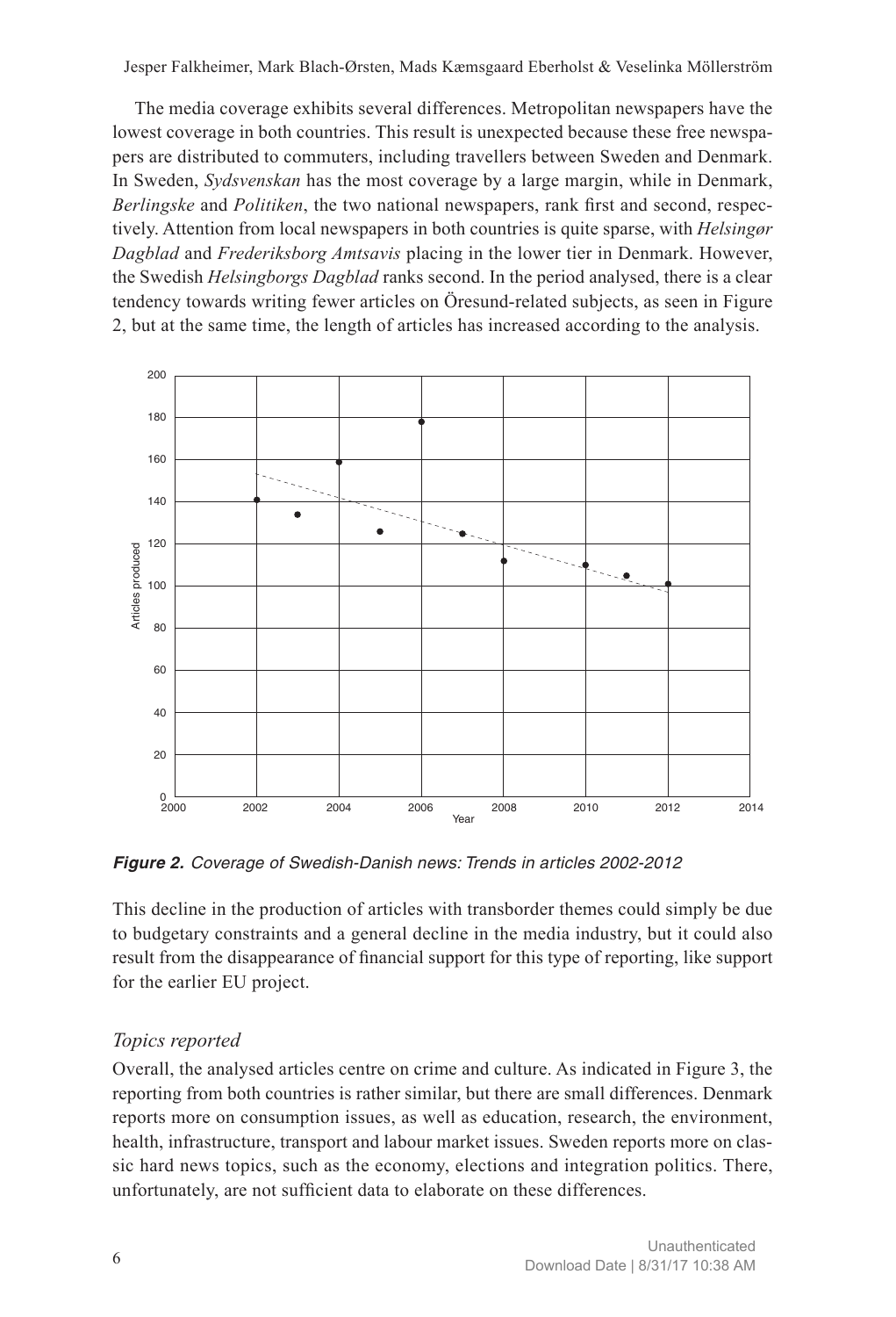

*Figure 3. Topics in Öresund reporting (per cent)*

When looking at the framing of the Öresund region in the newspapers, the differences become more pronounced. As seen in Figure 4, reporting on Öresund is very sparse in Denmark, whereas the Swedish media have a much higher tendency to report on Öresund as the main subject in articles.



*Figure 4. Articles with the Öresund region as the main subject 2002-2012 (per cent)*

These differences are intensified when considering the type of journalism, as reported in Figure 5. Inspired by Lund (2001), Figure 5 presents the content ordered by type of journalism. *Focus journalism* stories are the kind every reporter wants to do, bringing attention to important subjects and doing original research and reporting. *Routine journalism*, in contrast, is reporting based on press releases and similar sources supplemented with original interviews or gathering of other materials to elaborate on the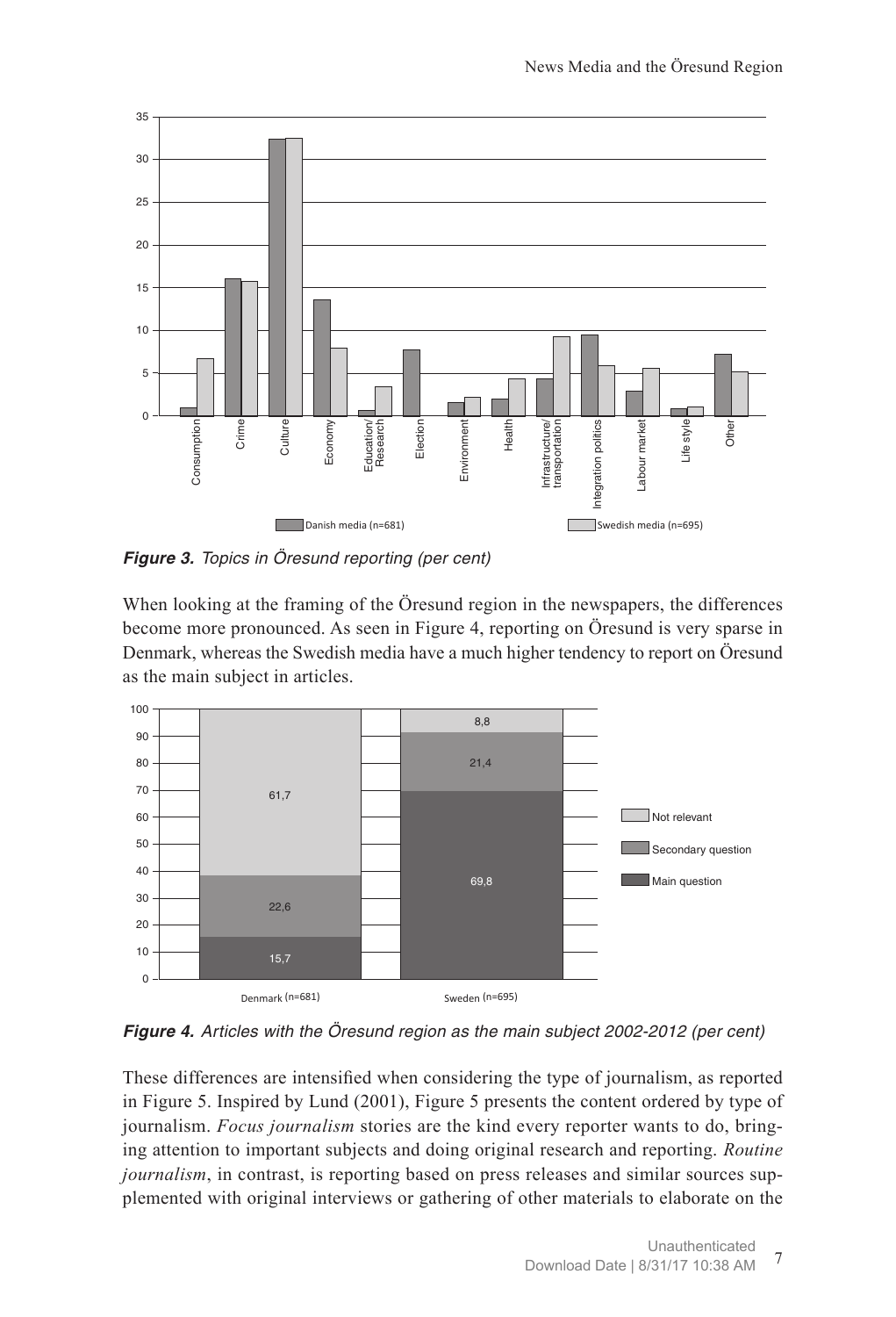original material shared with the media by a third party. This kind of stories requires minimal journalistic effort. *Service journalism* is a type of fill-in-the-blanks reporting: re-writes of press releases, studies or other news material from professional sources without substantial editing.



*Figure 5. Type of journalism 2002-2012 (per cent)*

Here, it becomes clear that, although the two countries have similar distributions of the three types of journalism, Swedish media display a slightly higher tendency towards performing routine journalism, whereas the tendency towards making service journalism is slightly higher in Denmark. Overall, the reporting in Swedish newspapers seems to be more thorough than in Danish.

In summary, the amount of coverage focusing on Danish–Swedish issues in the Öresund region has decreased every year since 2002. There is no significant difference in the amount of articles on Öresund in Danish and Swedish media, but the region is more frequently the main topic in Swedish than Danish newspapers. The media coverage in both countries consists mostly of routine and service journalism, not focus journalism. The dominant topics are crime and culture and, to a minor extent, the economy, politics, integration and other issues more directly related to Öresund as a region.

# **Horizontal Europeanisation on the ground: the daily practice of transborder journalism**

This section picks up where most studies on Europeanisation exclusively using content analysis leave off. If we are to understand why the Europeanisation of news media coverage remains low, it is vital to take into account how journalists think and act, particularly in journalistic culture and newsroom practices. Newsroom practices involve journalists, editors and other individuals in the process of making news. On a daily basis, they negotiate making sense of the world and routinely organise and make the world comprehensible and meaningful for themselves and others. To the task of making sense of the world, they bring certain ideas and practices informed by the norms and rules by which day-to-day routines are organised (Allan 2004). The use of rules is not internalised mechanically but is a creative, interpretive activity. Nevertheless, journalists tend to conform to certain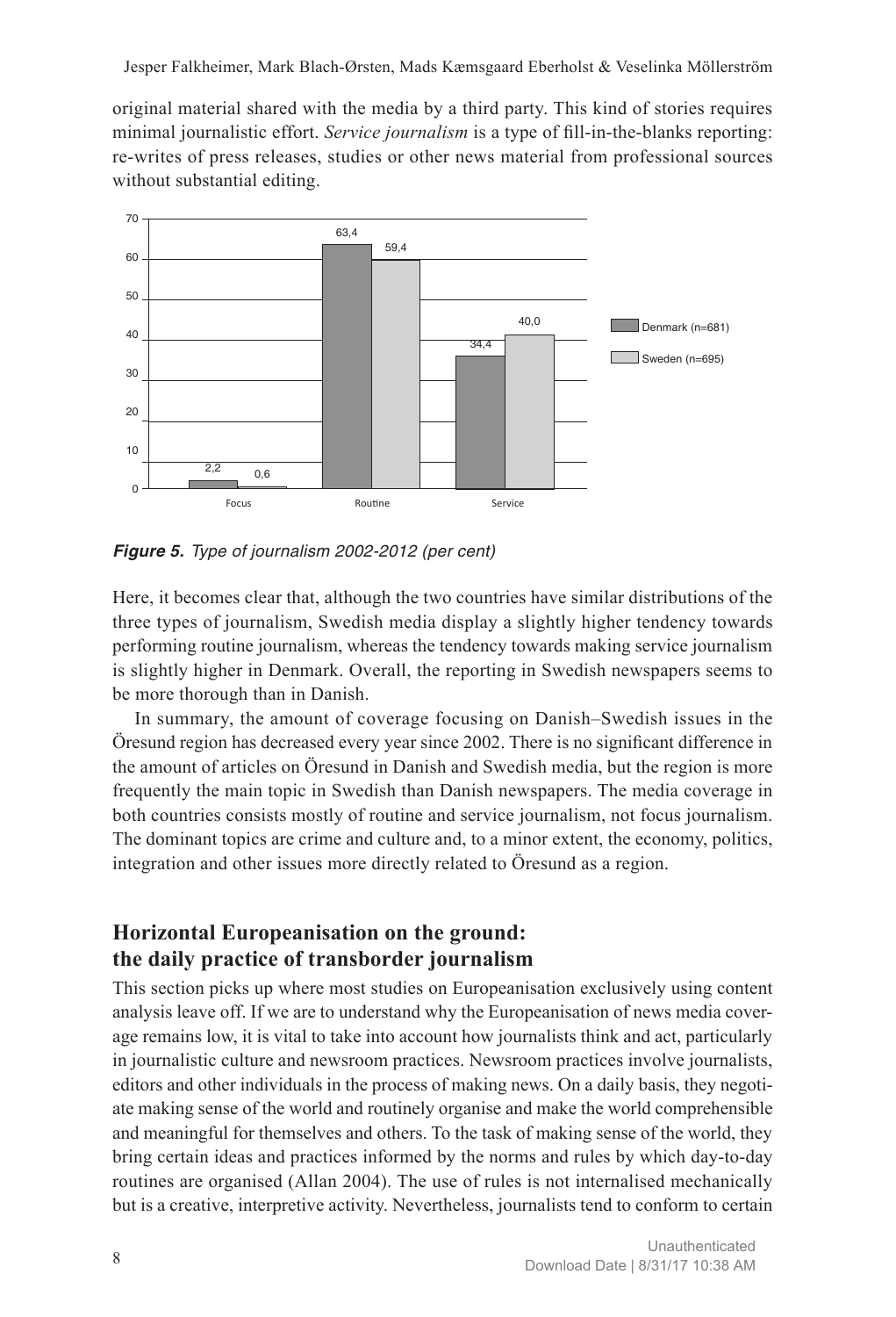patterns when they operationalise the rules on a day-to-day basis. These patterns enable journalists to routinely process large amounts of information quickly (Tuchman 1978).

In this study, the Danish and Swedish journalists were asked about their routines when covering the region and what obstacles and challenges they face in doing so. Editors generally make decisions about the content and overall direction of news outlets and consequently have a crucial role in them. In line with Grieve's (2012) research, this study found that few organisational structures support transborder journalism production. In fact, such reporting depends mostly on the ambitions and interests of individual journalists. Swedish *Sydsvenskan* is the only newspaper with the explicit mission to produce transborder news. To fulfil this objective, *Sydsvenskan* based a reporter in Copenhagen until 2012. As a consequence of the economic downturn, the reporter instead commutes to Copenhagen two or three times a week. The reporter's duty is to provide a longer commentary on Copenhagen for the editorial section every week. Although none of the other interviewed journalists have not explicitly formulated editorial policies regarding coverage of the region or devoted additional resources to transborder activities, individual journalists ensure such coverage on a more or less regular basis.

Notwithstanding the ambitions of individual journalists, Swedish and Danish journalists have a similar way of selecting and evaluating which stories to include or exclude. First and foremost, the news must conform to existing media conventions. All the interviewed journalists stress that news about the Öresund region is selected not as it has a regional focus but as it fits conventional angles, whether local, national or foreign. The more nationally oriented the newspaper is, as are *Berlingske* and *Politiken*, the less important coverage of the region itself is. The Danish national newspapers do not differentiate between transborder and national Swedish news. Consequently, transborder news about southern Sweden (*Skåne*) is usually placed in the foreign section. Some exceptions occur when the national desk covers transborder news, such as events in transborder transportation and financial stories on some major companies.

The situation is similar among journalists working for local newspapers. Both Swedish and Danish local newspapers generally do not differentiate between transborder and local news. Although local Swedish newspapers have separate 'Copenhagen' and 'Helsingör' news sections which are filled on a regular basis, stories must have local value to gain journalists' attention. The interviewed journalists consequently remain focused on local and national news and angles.

## *News values*

When selecting news, journalists follow more or less unspoken rules or codes of newsworthiness which help them justify certain events as newsworthy while excluding others (Gitlin 1980). The interviewed journalists follow conventional principles for selecting and valuing news. For example, the stories have to be interesting and relevant to their readers.

Both the Swedish and Danish journalists highly value experience-based journalism. The emphasis is on what the reader would experience as a cross-border tourist, particularly shopping, restaurants, museums and cultural events. Crime stories, infrastructure issues and cross-border transportation are deemed to be newsworthy. Crime issues can easily be formed into exciting stories through dramatization, while the latter topics might concern readers traveling across the borders.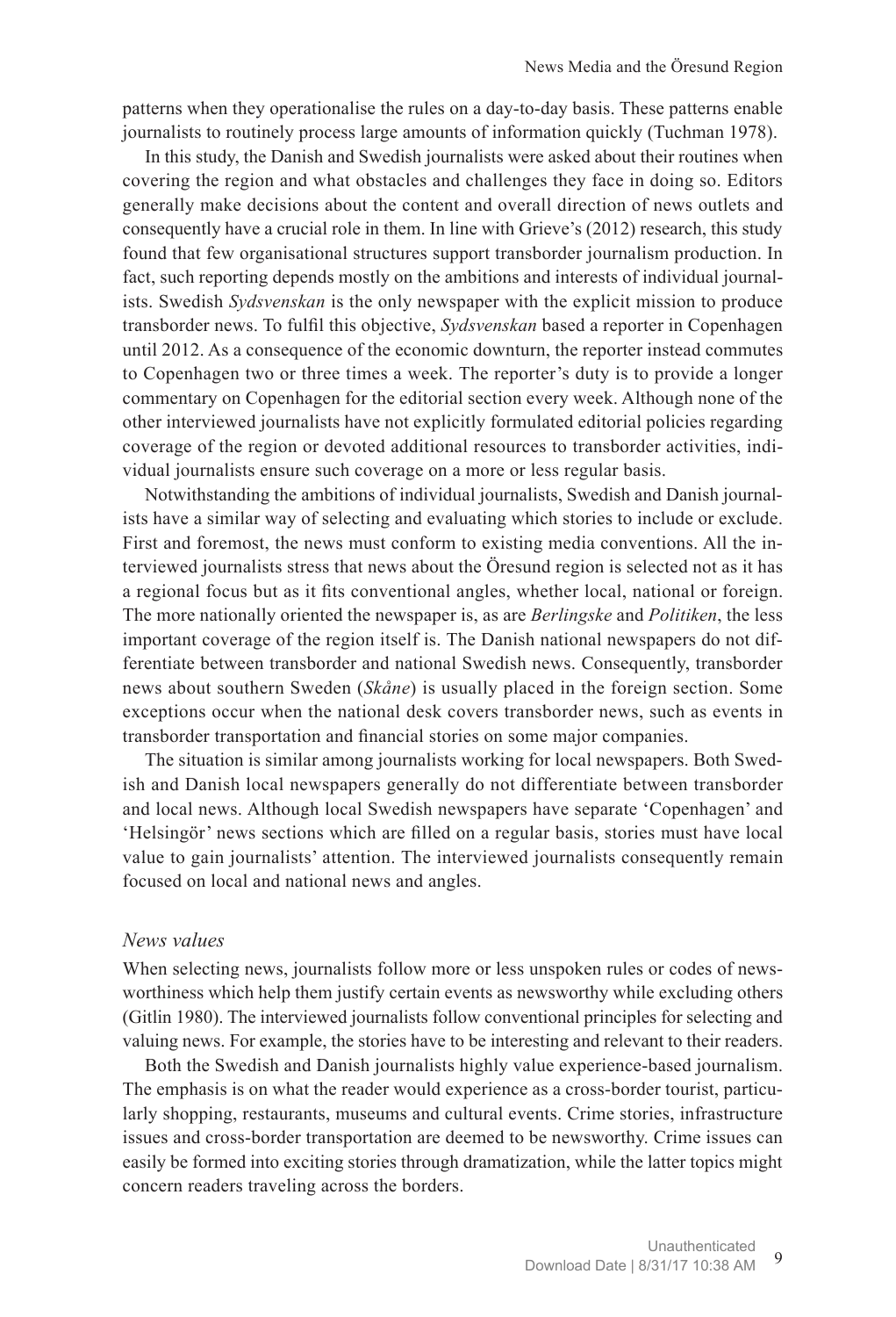Stories are not selected explicitly as they are regional but as they are believed to be relevant and meaningful to readers. One Swedish reporter gave an example: If the hospital in Helsingör laid off many Danish nurses, then there would be no story to tell, but if the layoffs involved Swedish nurses, then it would become a newsworthy local story. A Danish local reporter expresses similar logic: *'If they are changing the harbour in Helsingborg, then the view from here will change when you are looking towards Sweden'.* 

Identification, cultural comparisons and local impact seem to be keywords in transborder reporting. Swedish journalists explain their reasoning. Issues concerning Danish daily life which are also relevant to Swedes, for instance, are considered newsworthy. Reports on how Danish day-cares function and how parental leave work provide examples against which Swedish readers can compare their own experiences. Less comparable issues, although hotly debated in Denmark, get less attention. For instance, the Danish pension system is perceived as too different to get the attention it deserves, according to a Swedish reporter. Stories about border barriers – in other words, bureaucratic problems – when living in one country and working in another are also considered to be of high value as they involve conflict between national institutions and affect citizens coping with daily life while caught between two systems.

If issues are not easily framed within identification, cultural comparison or local impact, then they have to be of significant magnitude to catch journalists' attention. A Danish local journalist sums up this reasoning: *'We draw a line with the border of the municipality, … and if we write something about Helsingborg or Sweden, … it will be comparisons and maybe some experience-based stories'.*

When constructing the news, journalists negotiate between the rules and codes of newsworthiness, on one hand, and the imagined community of readers, on the other. News that conforms to journalistic principles of newsworthiness (i.e. relevance, personalisation, cultural specificity, conflict) and is relevant to the readers has greater chances of being selected. News based in the Öresund region is not selected and framed at the regional level but constructed and written to be experienced at either the local or the national level.

## *Sources and co-operation*

In the newsgathering process, journalists rely on sources to have a steady stream of information from which to select stories. In interactions with different sources and each other, journalists develop ways of identifying newsworthy stories (Tuchman 1978). Even if Swedish and Danish journalists follow media across the border (e.g. newsletters, social media, newspapers), they both display a lack of good sources and networks on the other side of the border in their references to news sources. Reporters in both countries state that they sometimes find it difficult to understand how things work across the border, what sources to call or who to ask as the journalists do not know which authorities are in charge of specific areas. In these cases, they might ask their cross-border counterparts for help, either to understand complicated matters (to know what to ask) or to receive guidance on relevant sources (to know whom to ask). The Swedish journalists do not think that a better network would generate more stories as they 'get along' and are quite satisfied with their cross-border reporting.

Swedish and Danish media have engaged in some formal efforts to co-operate in regional news, use each other's knowledge and create synergy, but these efforts have not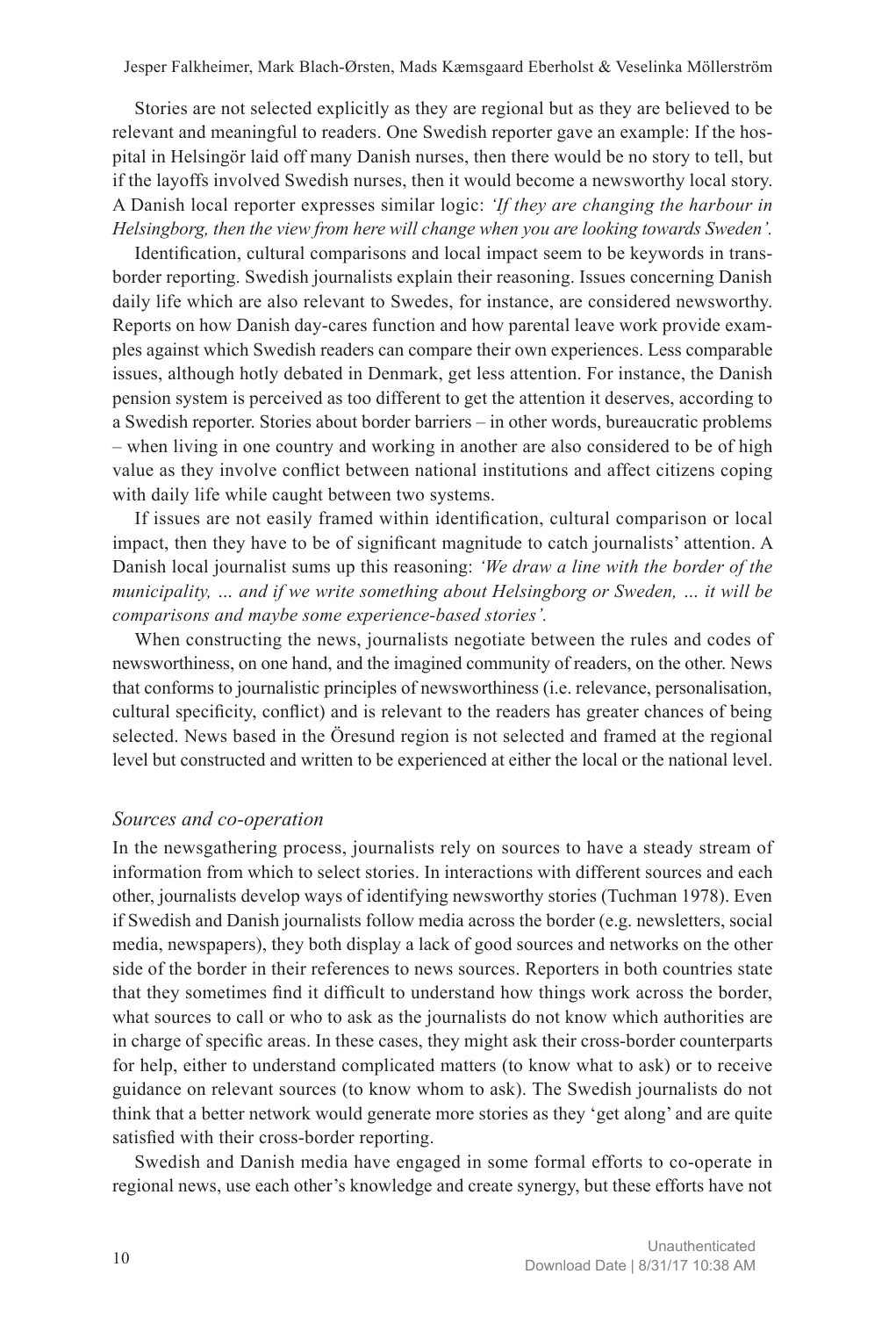been successful. As mentioned, in 2000, *Sydsvenskan* and *Berlingske Tidende* launched a joint supplement, Ö*resundsnytt*, which lasted only for a short time. According to a *Sydsvenskan* journalist, the initiative did not work as the newspapers could not agree upon anything: *'Two different countries, two different companies, two different cultures, … so we could never really get along'.* This end has been met by other formal, crossborder co-operation projects, such as an EU-supported public-service television project between Danish and Swedish television news outlets (Lorry and Sydnytt) and between the free newspapers *MetroXpress* and *Metro*.

Most recently, *Helsingborgs Dagblad* and *Helsingör Dagblad* started to co-operate and share resources in 2013 but halted this project stopped due to a lack of funds. The *Helsingborgs Dagblad* editor states that, *if* the co-operation had succeeded, the paper might not have had to assign its own reporter to cover Helsingör as it would receive news from its Danish counterpart, and vice versa. The editor continues: *'But then again, I think we would have it anyway [a reporter covering Helsingör]. What is in fact important to us… is our own eyes, our readers' eyes.'* Although both Swedish and Danish newspapers lack resources and might be able to save money through co-operation, cultural issues seem to be important obstacles to doing so.

## *Region's resources and lack of political power*

News production is two sided: on one hand, journalists conform to certain preconceptions regarding what the implied reader wants to know, while on the other hand, these preconceptions are set against organisational and financial constraints. The Danish journalists state that a lack of resources is the main cause of the decreased cross-border reporting. The existing coverage is as to be expected with the limited resources available. A Danish reporter states that '*we can't take editorial resources and move to* Öresund *reporting. We have enough on our plate with covering our primary matters'.* Other Danish journalists contend that, if Öresund coverage is to increase, then either the *'CEO would have to prioritise it*', or media outlets would need *'a dedicated employee for this'.* In contrast to the Danish newspapers, the Swedish newspapers seem to have dedicated employees who make transborder news coverage happen, even though some outlets do not have organisational structures supporting transborder production. A Swedish editor states that he is pleased when journalists take the initiative to turn their ideas into crossborder reporting. Swedish opinion journalists sometimes write commentary to bring Danish and Swedish politicians' attention to border barriers and infrastructure issues and urge them to improve the infrastructure connections between the two countries. This approach does not seem to be present among Danish journalists, though.

Swedish journalists have difficulties estimating whether the amount of articles has decreased or increased over time but seem to agree that they have planned more crossborder reporting due to the economic situation. Most Swedish journalists do not think the economic situation has had any significant impact on the quality of transborder news – except for a senior journalist from *Sydsvenskan* once based in Copenhagen. This senior journalist states that Swedish media outlets not only miss breaking news but also cultural sensitivity by not having any journalists based in Denmark.

In addition to economic reasons, participants also mention lack of political power and awareness of the region. A Danish journalist states that: *'There would have to be*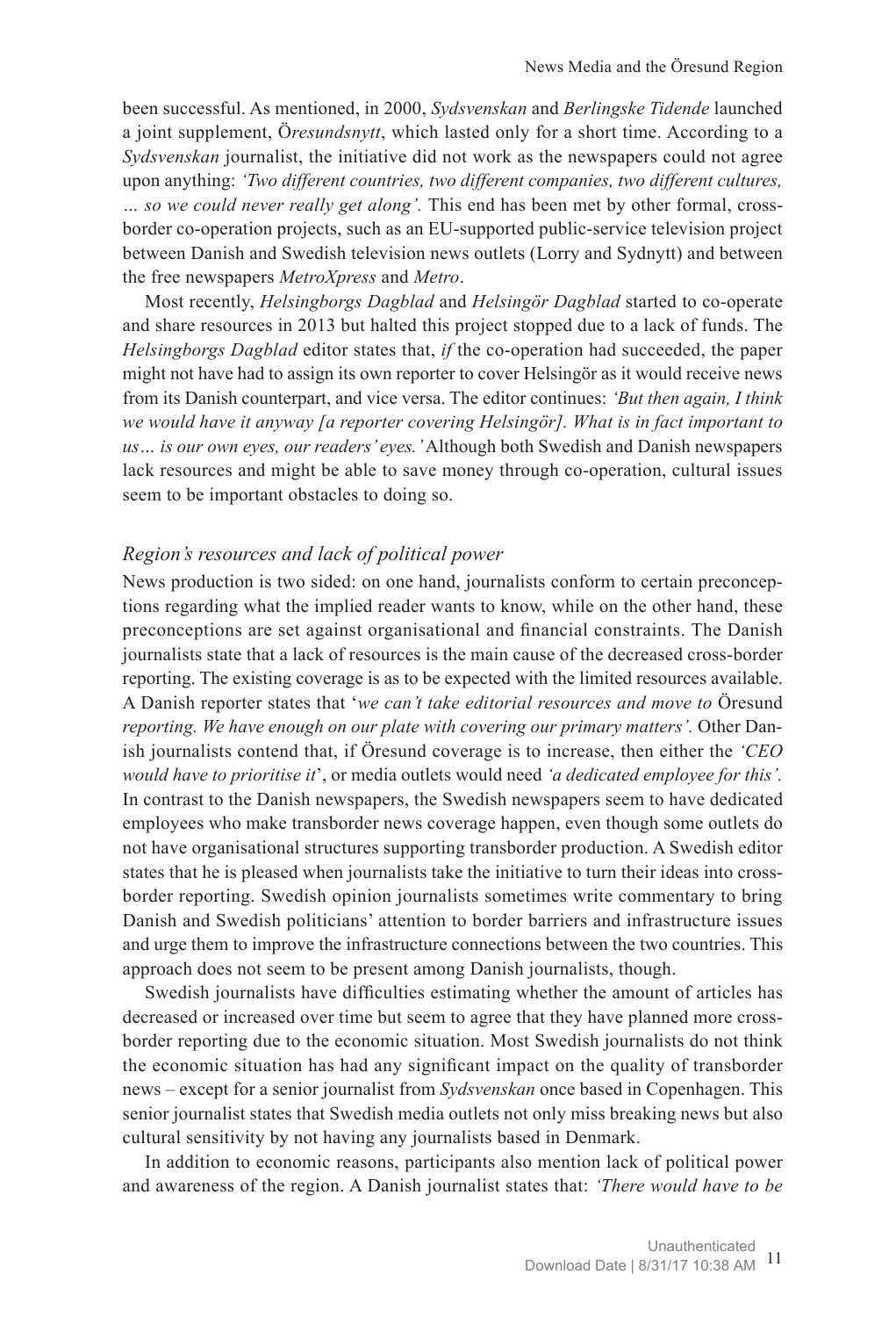*political and cultural priorities in this, too. … It would require that politicians start to take interest [in the region]'.* The Swedish journalists are quite satisfied with their cross-border coverage and do not feel that they need to cover Denmark more than they already do. One Swedish editor states that, to increase cross-border coverage, better (political) integration must come first as it is not *'our mission to carry through regional integration – it's someone else's'.*

## **Conclusions**

In this section, we present the conclusions and discuss the results in relation to other studies on Europeanisation, regionalisation and the Öresund region. Based on the content analysis of Danish and Swedish media coverage from 2002 to 2012 and interviews conducted in 2013 and 2014 with journalists working in both Denmark and Sweden, we can draw three main conclusions. First, in the content analysis, we find what can best be described as Koopmans and Erbe's (2004) concept of weak horizontal Europeanisation. Second, the interviews show that reporters generally do not think about doing transborder reporting but, instead, follow the usual media logic of what is national, local and foreign. Third, when asked to evaluate the newsworthiness of the region, reporters argue that the integration of political issues is a prerequisite for increased reporting; in other words, as long as the national, regional and local politicians do not focus on the region, why should journalists?

Turning to the conclusion on weak horizontal Europeanisation first, we find that, in both Denmark and Sweden, there is generally little coverage of the other side and small focus on regional politics. That said, the weak horizontal Europeanisation found is stronger in Swedish media coverage. This difference might well result from the composition of the Swedish sample: regional newspapers, not the large national newspapers based in the Swedish capital of Stockholm. The result might also reflect, as other studies on the Öresund region have found, regional Swedish politicians' stronger focus on the region than both national and regional politicians in Denmark. That Copenhagen is the national capital and Malmö and Lund are not might create an imbalance in the relationship and make the Danish side stronger than the Swedish side. This situation could lead to a stronger focus on co-operation by Swedish media, whereas the Danish media might be more inclined to follow their own agenda than co-operate regionally. An OECD report (Nauwealers et al. 2013) points to this trend in an evaluation of the region's potential weaknesses. The report stresses that Denmark's stronger economic power and, in the same line of argument, the growing regional imbalances between the centre and periphery, is a growing concern. In short, Malmö and Lund might see immediate advantages from further regionalisation, while Danish politicians do not. The recent argument for re-branding the Öresund region as *Greater Copenhagen*<sup>4</sup> can be seen as a result of this power imbalance, with the Danish capital clearly gaining the upper hand in the re-branding process.

Turning to the second conclusion, we find that the journalists interviewed do not think in terms of cross-border reporting but follow the usual media logic of what is national, local and foreign. The label 'Öresund region' is seldom used outside reporting on infrastructure and integration politics. As one reporter states, 'w*e draw a line with the border of the municipality'*. As in other studies on regionalisation and transnationalisation (see,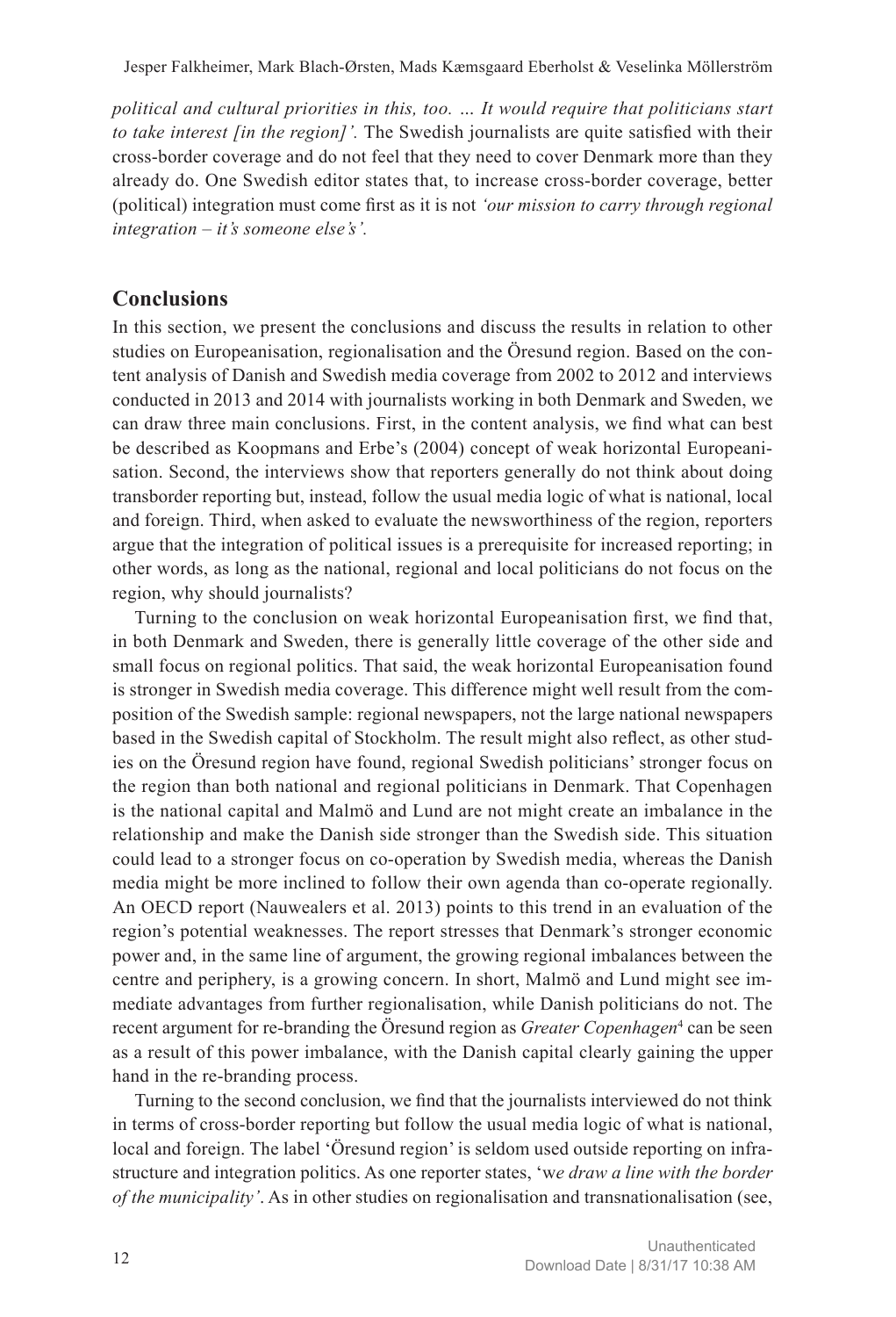for instance, van Houtum and Naerssen 2001), we find that borders not only demarcate nations but also order and maintain individuals' identity and work routines, even if the work environment is increasingly borderless. Thus, reporters from both countries stress that reporting must be relevant to national audiences if they are to chase down a story. However, as found in the content analysis, the Swedes are more interested in the Danes than vice versa. Again, this difference might result from the power imbalance between the two nations.

Finally, we find that reporters from both countries stress that greater political interest in the region could increase reporting but insist that better integration of political issues must come before increased reporting. Again, this conclusion echoes those other studies on the Öresund region (e.g. Ek 2006, Hall 2008, Löfgren 2008) that both politicians and civil servants have attempted to create a vision of the Öresund region as a non-political project focused not on democratic or transparent regionalisation, but on the economy and mobility (Ek 2006). This vision has put the citizen as a commuter and a consumer at the centre of the debate and led to a focus on administrative and technical issues – topics not considered very newsworthy even in traditional national news coverage. In other words, turning the development of the Öresund region into a non-political, administrative project has led reporters to not feel obligated to the cover the region as a political project.

Comparing the present conclusions to those from other studies on the Öresund region, it seems clear that, in many ways, the weak horizontal Europeanisation found reflects the nature of Öresund as a transnational region – a non-political, largely administrative project that does not politically engage the citizens of the region and has an unequal power balance between the actors. The present study thus confirms van Houtom and van Naerssen's (2001) conceptual argumentation: *'It seems that the certainty, comfort, identity and security that a territorial order might render are given a higher value over a world of a non-territorial order'* (134).

However, from an Europeanisation perspective, this research offers not bleak conclusions but several interesting ways for research to move forward. In 2012, the transnational News Öresund agency was launched. This independent news agency has a specific focus on the region and could help produce more news with a regional focus. Also, the recent refugee crisis in Europe has led to the reinstatement of border controls between Denmark and Sweden, which, in turn, has renewed public debate on the status of the region. Analysis of this debate might lead to new insights into the region's public and political status. Finally, the re-branding of the region as Greater Copenhagen should be the focus of future studies. Will the re-branding revitalise the region as both a political and a public project, or will the administrative focus that has so far dominated and contributed to making the region less newsworthy in the eyes of reporters and editors continue to dominate in the future?

#### **Notes**

- 1. http://www.oresundskomiteen.org/wp-content/uploads/2011/04/Infographic.png accessed 21/6 2016
- 2. http://www.oresundskomiteen.org/hem/publikationer/oresundsfakta/ accessed 21/6 2016
- 3. The compiled mean reliability rate was 80 per cent with differences in variables which required more interpretation by the coder. These differences, of course, are depicted in the analysis.
- 4. Among many possible references see: https://www.theguardian.com/world/2015/mar/05/denmark-wantsto-rebrand-part-of-sweden-as-greater-copenhagen accessed 21/6 2016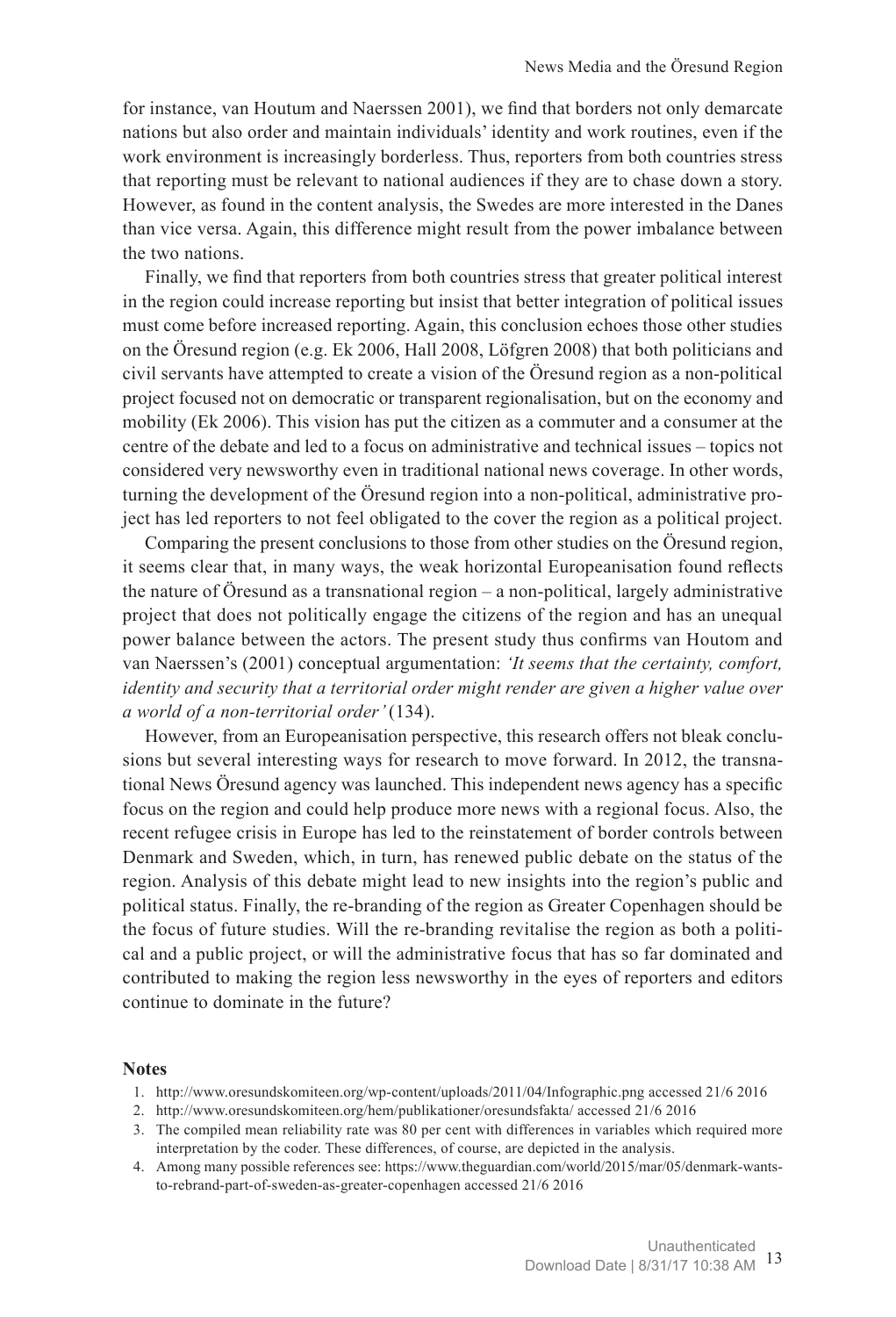#### **References**

Allan, Stuart (2004). *News Culture*. London: Open University Press.

- Andersen, Benedict (1983). *Imagined Communities: Reflections on the Origin and Spread of Nationalism*. London: Verso.
- Berg, Per-Olof, & Löfgren, Orvar (2000). Studying the Birth of a Transnational Region, in Berg, Per-Olof; Linde-Laursen, Anders, & Löfgren, Orvar (eds.) *Invoking a Transnational Metropolis. The Making of the* Öresund *region*. Lund: Studentlitteratur.
- Brüggerman, Michael, & Katharina Köningslöw (2009). "Let's Talk about Europe": Why Europeanization Shows a Different face in Different Newspapers. *European Journal of Communication* 24(1): 27-48.
- De Vreese, Claes H. (2003). *Framing Europe Television News and European Integration*, Aksant Academic Publishers.
- Edgren, Henrik (2014). Norden Hedder Vort Fosterland. Nordiskt och Skandinaviskt i Svensk Tidningsopinion Under Tidigt 1800-tal, pp. 15-46 in Hillström, Magdalena, & Sanders, Hanne (eds.) *Skandinavismen: En r*örelse *och en idé under 1800-talet.* Stockholm: Makadam (Centrum för Öresundsstudier).
- Ek, Richard (2006). The Ôresund Region Six Years After the Bridge. Paper presented at the Nordic Network of the Regional Studies Association, Barlestrand.
- Esmark, Anders, & Ørsten, Mark (2008). Media and Politics in Denmark, pp. 25-44 in Aalberg, Toril, Strömbäck, Jesper, & Ørsten, Mark (eds.) *Communication Politics: Political Communication in the Nordic Countries.* Gothenburg: Nordicom.
- Falkheimer, Jesper (2004). *Att Gestalta en Rregion: Källornas Strategier och Mediernas F*öreställningar *om Öresund.* Stockholm: Makadam (Centrum för Danmarksstudier).
- Falkheimer, Jesper (2016). Place Branding in the Öresund region: From a Transnational Region to a Bi-National City Brand. *Place Branding and Public Diplomacy*, 12(2-3): 160-171.
- Gitlin, Todd (1980). *The Whole World Is Watching*. London: University of California Press.
- Grieves, Kevin (2012). *Journalism Across Boundaries.* New York: Palgrave Macmillan.
- Hall, Patrik (2008). Opportunities for Democracy in Cross-border Regions? Lessons from the Øresund Region. *Regional Studies,* 42(3): 423-435.
- Hallin, Daniel C., & Mancini, Paolo (eds.) (2011)*. Comparing Media Systems Beyond the Western World.* Cambridge: Cambridge University Press.
- Hannerz, Ulf (1996). *Transnational Connections: Culture, People, Places.* London: Routledge.
- Hospers, Gert-Jan (2006). Borders, Bridges and Branding: The Transformation of the Öresund region into an Imagined Space. *European Planning Studies,* 14(8):1015-1033.
- Lamour, Christian, & Nathalie Lorentz (2016). Regional News from New Regionalisation in Europe. A Look at Cross-Border Regionalisation from a Free Daily Reader's Perspective. *Journal of European Integration*, 1-14.
- Lund, Anker Brink (2001). The Genealogy of News. *Nordicom Review,* 22: 37-43.
- Lund, Anker Brink, Willig, Ida, & Blach-Østen, Mark (eds.) (2009). *Hvor Kommer Nyhederne Fra? Den Journalistiske Fødekæde i Danmark F*ør *Og Nu*. Århus: Ajour.
- Löfgren, Orvar (2008). Regionauts: The Transformation of Cross-border Regions in Scandinavia. *European Urban and Regional Studies,* 15(3): 195-209.
- Jansson, André, & Falkheimer, Jesper (eds.) (2006). *Geographies of Communication: The Spatial Turn in Media Studies.* Gothenburg: Nordicom.
- Kandyla, Anna-Angela, & de Vreese, Claes (2011). News Media Representations of a Common EU Foreign and Security Policy. A Cross-national Content Analysis of CFSP Coverage in National Quality Newspapers. *Comparative European Politics,* 9(1): 52-75.
- Koopmans, Ruud, & Jessica Erbe (2004). Towards a European Public Sphere? Vertical and Horizontal Dimensions of Europeanized Political Communication. *Innovation: The European Journal of Social Science Research,* 17(2): 97-118.
- Nauwelaers, Claire; Maguire, Karen, & Ajmone Marsan, Giulia (2013). *The Case of Öresund. Regions and Innovation: Collaborating Across Borders*. OECD Regional Development Working Papers, no. 21.
- Ørsten, Mark (2004). *Transnational Politisk Journalistik*. Roskilde Universitetscenter, Afdeling for Journalistik.
- Palm, Göran (1996). *Mellem Ideal och Verkelighed Journalister om EU-journalistik. Rapport 169-3*. Stockholm: Styrelsen för Psykologiskt Försvar
- Stöber, Birgit Frauke (2004). *Space, Mass Media and the Øresund Region the Role of Mass Media in a Cross-border Region Building Project*. København: Geografisk Institut.
- Strömbäck, Jesper; Ørsten, Mark, & Aalberg, Toril (2008)*. Communicating Politics: Political Communication in the Nordic Countries*. Gothenburg: Nordicom.